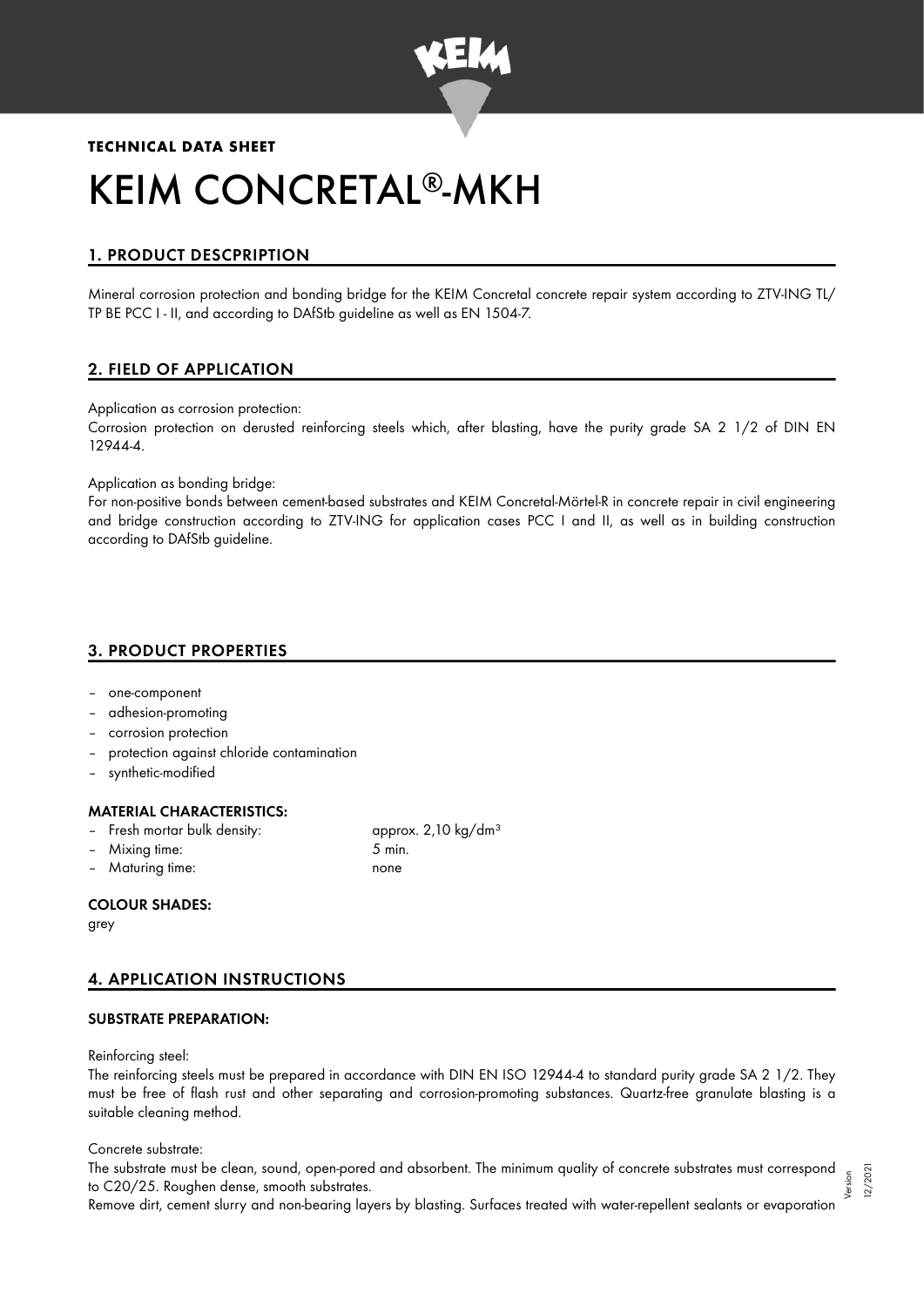protection are not suitable (for explanations see ZTV-ING Part 3 Section 4 Tab. 3.4.2, Preparation of the concrete substrate). The surfaces are to be pretreated accordingly with a suitable process such as sandblasting or high-pressure water jetting.

### APPLICATION CONDITIONS:

Ambient and substrate temperature during application and drying from ≥ 5 °C to ≤ 30 °C. Do not apply in direct sunlight or on sun-heated substrates. Protect surfaces from direct sun, wind and rain during and after application.

#### PREPARATION OF MATERIAL / MIXING & CONVEYING:

Add KEIM Concretal-MKH to an initial amount of 3,6 - 3.8 l of clean water per bag and mix until homogeneous with a compulsory mixer or

slow-running stirrer for approx. 5 min.. Mixing by hand is not allowed. Water addition depends on temperature conditions: low temperature = low water requirement

high temperature = higher water requirement

#### **APPLICATION**

As corrosion protection:

KEIM Concretal-MKH is applied to the prepared reinforcing steels with suitable brushes in two or three working steps. In case of application PCC two coats are required, in case of application SPCC three coats. Each coat must be applied all around and fully covering. Care must be taken to ensure that tying wires, edges, etc. are coated carefully in order to guarantee the required application quantity here as well.

Waiting time at 20°C:

1. Coat immediately after rust removal

2nd coat at the earliest after approx. 3 hrs.

Application of the bonding bridge after 3 hours at the earliest (3rd coat with SPCC after 3 hours at the earliest, application of SPCC after 12 hours at the earliest)

#### As bonding bridge:

Pre-wet the cleaned substrate sufficiently and keep it damp for 24 hours if possible, at least 2 hours before applying KEIM Concretal-MKH. KEIM Concretal-MKH Apply SPCC to the prepared surface and brush intensively. Apply bonding agent over the entire surface! Apply prepared KEIM Concretal-MKH within the processing time (see table "Technical data")! Stiffened KEIM Concretal-MKH must not be diluted with water or mixed with fresh KEIM Concretal-MKH! KEIM Concretal-MKH do not allow to dry out! Continue working wet-on-wet with KEIM Concretal-Mörtel-R, otherwise prepare again with fresh KEIM Concretal-MKH. Slurry large areas in sections with KEIM Concretal-MKH, as subsequent application with KEIM Concretal-Mörtel-R must be fresh-in-fresh.

#### SETTING TIME:

Between the 1st and 2nd coat, allow at least 3 hours between 2nd coat and bonding bridge at least 3 hours between 2nd and 3rd coat - with SPCC min. 3 hours

- before application of SPCC min. 12 hours

#### WORKING TIMES:

| <b>Temperature</b><br>conditions | Processing times under different temperature<br>conditions | Time<br>units |
|----------------------------------|------------------------------------------------------------|---------------|
| at + $5^{\circ}$ C               | 75                                                         | minutes       |
| at + 20 $^{\circ}$ C             | 60                                                         | minutes       |
| at + $30^{\circ}$ C              | 45                                                         | minutes       |

# CONSUMPTION:

approx. 120 g/r.m. as corrosion protection for a reinforcing steel with ∅ 8 mm for two coatings.

approx. 1050 g/m² als Haftbrücke

These material consumption values are guide values for smooth substrates. Exact consumption values must be determined by means of test areas. Version